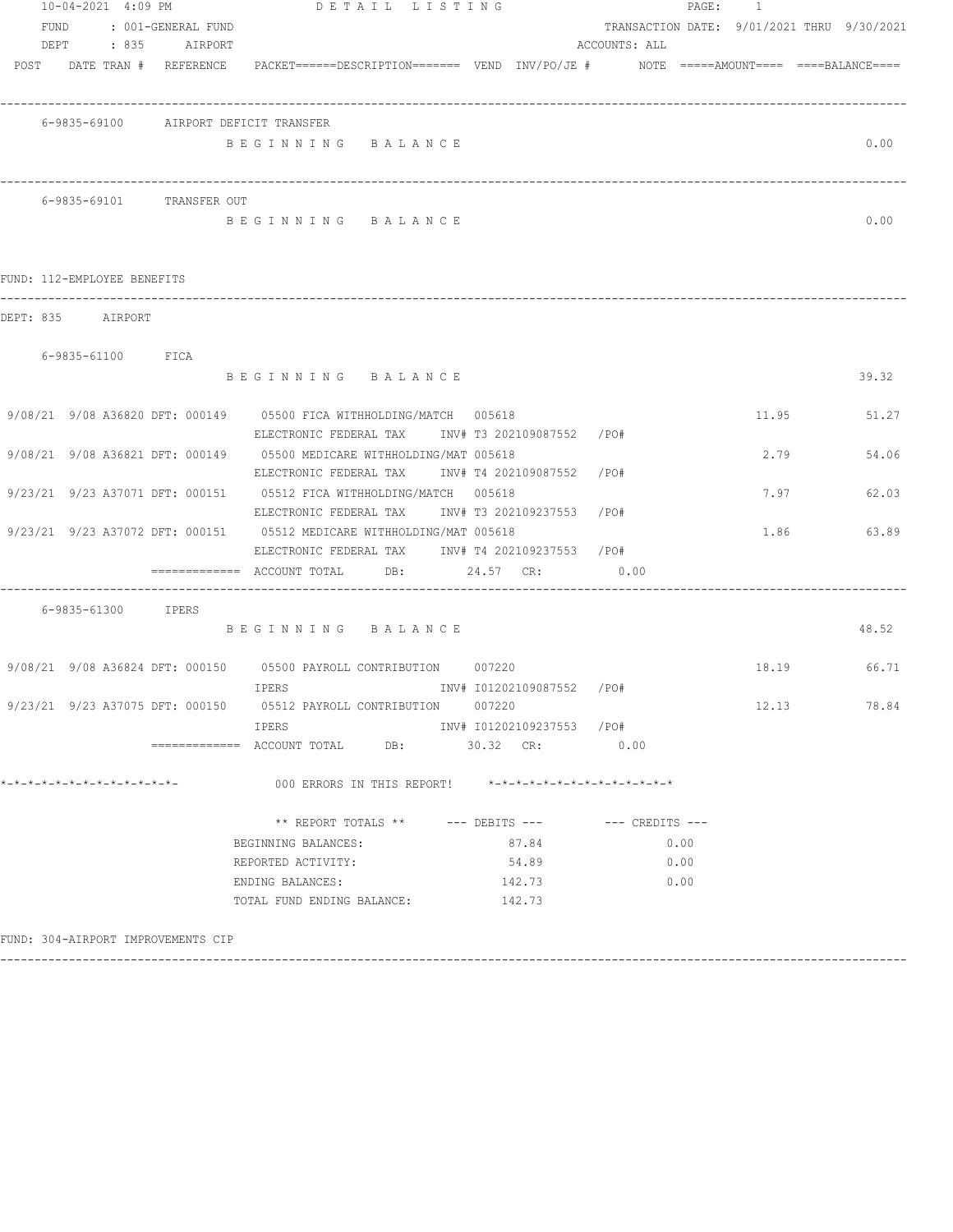|                                                                                                                 |                                | 10-04-2021 4:09 PM DETAIL LISTING                      |         |           |               |      | PAGE:<br>-2                                |                     |
|-----------------------------------------------------------------------------------------------------------------|--------------------------------|--------------------------------------------------------|---------|-----------|---------------|------|--------------------------------------------|---------------------|
| FUND                                                                                                            | : 304-AIRPORT IMPROVEMENTS CIP |                                                        |         |           |               |      | TRANSACTION DATE: 9/01/2021 THRU 9/30/2021 |                     |
| DEPT : 835 AIRPORT                                                                                              |                                |                                                        |         |           | ACCOUNTS: ALL |      |                                            |                     |
| POST DATE TRAN # REFERENCE PACKET======DESCRIPTION======= VEND INV/PO/JE # NOTE =====AMOUNT==== ====BALANCE==== |                                |                                                        |         |           |               |      |                                            |                     |
|                                                                                                                 |                                |                                                        |         |           |               |      |                                            |                     |
| DEPT: 835 AIRPORT                                                                                               |                                |                                                        |         |           |               |      |                                            |                     |
| 6-9835-65999 EXPENSES                                                                                           |                                |                                                        |         |           |               |      |                                            |                     |
|                                                                                                                 |                                | BEGINNING BALANCE                                      |         |           |               |      |                                            | 0.00                |
|                                                                                                                 |                                |                                                        |         |           |               |      |                                            |                     |
| 9/09/21 9/15 B15907 AIRPORT 10113 AIRPORT CIP JE# 012123                                                        |                                |                                                        |         |           |               |      |                                            | 23,400.00 23,400.00 |
|                                                                                                                 |                                | ============= ACCOUNT TOTAL DB: 23,400.00 CR: 0.00     |         |           |               |      |                                            |                     |
| 6-9835-69101 TRANSFER OUT                                                                                       |                                |                                                        |         |           |               |      |                                            |                     |
|                                                                                                                 |                                | BEGINNING BALANCE                                      |         |           |               |      |                                            | 0.00                |
|                                                                                                                 |                                |                                                        |         |           |               |      |                                            |                     |
|                                                                                                                 |                                |                                                        |         |           |               |      |                                            |                     |
|                                                                                                                 |                                |                                                        |         |           |               |      |                                            |                     |
|                                                                                                                 |                                | ** REPORT TOTALS ** $---$ DEBITS --- $---$ CREDITS --- |         |           |               |      |                                            |                     |
|                                                                                                                 |                                | BEGINNING BALANCES:                                    |         |           | 0.00          | 0.00 |                                            |                     |
|                                                                                                                 |                                | REPORTED ACTIVITY:                                     |         | 23,400.00 |               | 0.00 |                                            |                     |
|                                                                                                                 |                                | ENDING BALANCES:                                       |         | 23,400.00 |               | 0.00 |                                            |                     |
|                                                                                                                 |                                | TOTAL FUND ENDING BALANCE: 23,400.00                   |         |           |               |      |                                            |                     |
|                                                                                                                 |                                |                                                        |         |           |               |      |                                            |                     |
| FUND: 660-AIRPORT FUND                                                                                          |                                |                                                        |         |           |               |      |                                            |                     |
| DEPT: 835 AIRPORT                                                                                               |                                |                                                        |         |           |               |      |                                            |                     |
|                                                                                                                 |                                |                                                        |         |           |               |      |                                            |                     |
| 6-9835-60100 SALARIES                                                                                           |                                |                                                        |         |           |               |      |                                            |                     |
|                                                                                                                 |                                | BEGINNING BALANCE                                      |         |           |               |      |                                            | 513.92              |
|                                                                                                                 |                                |                                                        |         |           |               |      |                                            |                     |
| 9/08/21 9/08 P01972 PYEXP 00493 091521 PAYROLL                                                                  |                                |                                                        |         |           |               |      |                                            | 192.72 706.64       |
| 9/23/21 9/23 P01975 PYEXP 00494 093021 PAYROLL                                                                  |                                | ============= ACCOUNT TOTAL DB: 321.20 CR: 0.00        |         |           |               |      |                                            | 128.48 835.12       |
|                                                                                                                 |                                |                                                        |         |           |               |      |                                            |                     |
| 6-9835-61100                                                                                                    | FICA                           |                                                        |         |           |               |      |                                            |                     |
|                                                                                                                 |                                | BEGINNING BALANCE                                      |         |           |               |      |                                            | 0.00                |
|                                                                                                                 |                                |                                                        |         |           |               |      |                                            |                     |
|                                                                                                                 |                                |                                                        |         |           |               |      |                                            |                     |
| 6-9835-61300                                                                                                    | IPERS                          | BEGINNING BALANCE                                      |         |           |               |      |                                            | 0.00                |
|                                                                                                                 |                                |                                                        |         |           |               |      |                                            |                     |
|                                                                                                                 |                                |                                                        |         |           |               |      |                                            |                     |
| 6-9835-63313                                                                                                    | VEHICLES EXPENSE               |                                                        |         |           |               |      |                                            |                     |
|                                                                                                                 |                                | BEGINNING BALANCE                                      |         |           |               |      |                                            | 0.00                |
|                                                                                                                 |                                |                                                        |         |           |               |      |                                            |                     |
| 6-9835-63500                                                                                                    |                                | EQUIPMENT/REPAIRS/MATERIALS                            |         |           |               |      |                                            |                     |
|                                                                                                                 |                                | BEGINNING                                              | BALANCE |           |               |      |                                            | 93.25               |
|                                                                                                                 |                                |                                                        |         |           |               |      |                                            |                     |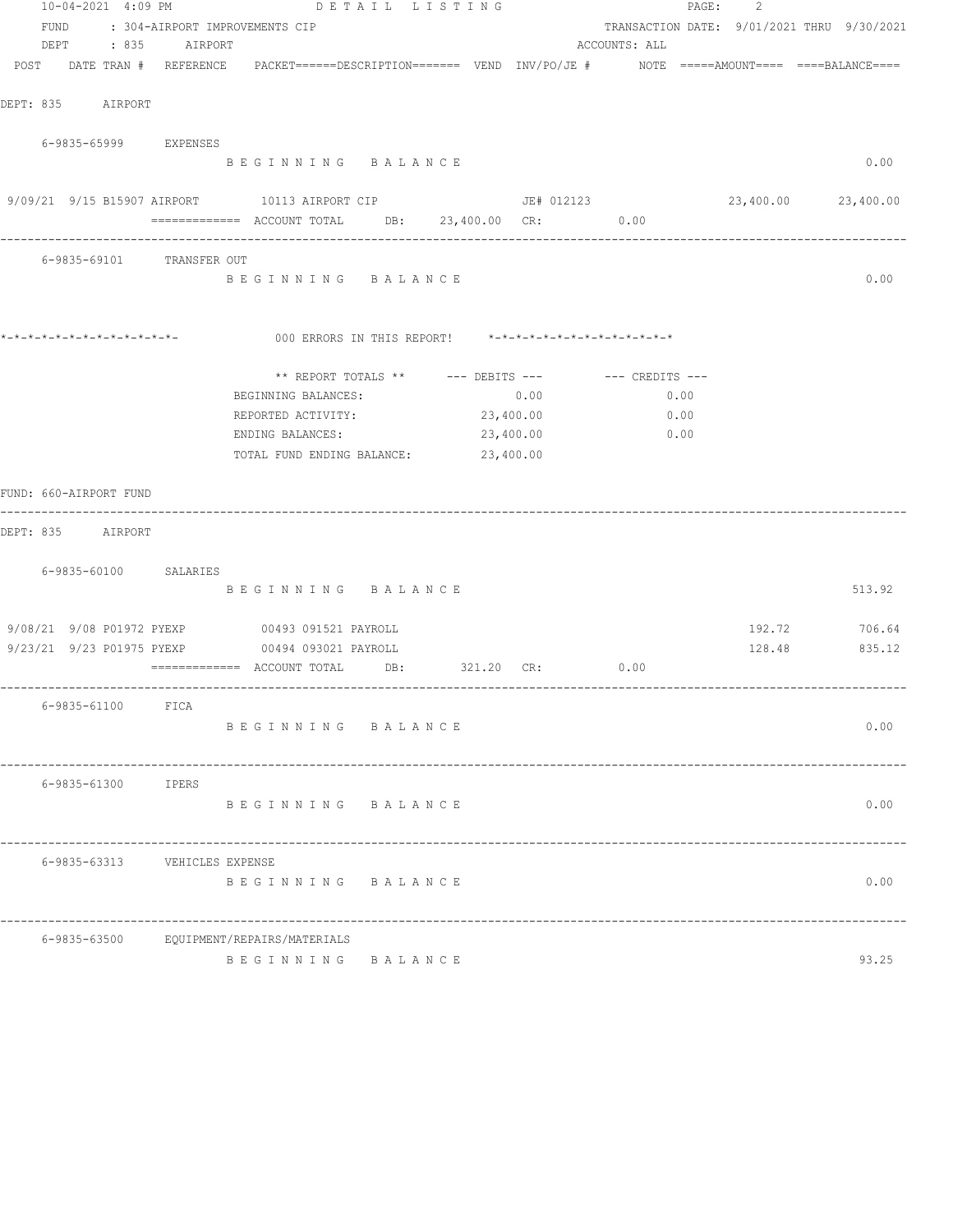|      | 10-04-2021 4:09 PM |                                     | DETAIL LISTING                                                                                                                                                                                                                                                                                                                                                                                                                                                                                                                                 |             |               | PAGE: | 3      |                                            |
|------|--------------------|-------------------------------------|------------------------------------------------------------------------------------------------------------------------------------------------------------------------------------------------------------------------------------------------------------------------------------------------------------------------------------------------------------------------------------------------------------------------------------------------------------------------------------------------------------------------------------------------|-------------|---------------|-------|--------|--------------------------------------------|
| FUND |                    | : 660-AIRPORT FUND                  |                                                                                                                                                                                                                                                                                                                                                                                                                                                                                                                                                |             |               |       |        | TRANSACTION DATE: 9/01/2021 THRU 9/30/2021 |
|      |                    | DEPT : 835 AIRPORT                  |                                                                                                                                                                                                                                                                                                                                                                                                                                                                                                                                                |             | ACCOUNTS: ALL |       |        |                                            |
|      |                    |                                     | POST DATE TRAN # REFERENCE PACKET======DESCRIPTION======= VEND INV/PO/JE # NOTE =====AMOUNT==== ===BALANCE====                                                                                                                                                                                                                                                                                                                                                                                                                                 |             |               |       |        |                                            |
|      |                    | 6-9835-63714 UTILITIES-LP/POWER     |                                                                                                                                                                                                                                                                                                                                                                                                                                                                                                                                                |             |               |       |        |                                            |
|      |                    |                                     | BEGINNING BALANCE                                                                                                                                                                                                                                                                                                                                                                                                                                                                                                                              |             |               |       |        | 4,467.87                                   |
|      |                    |                                     | 9/07/21 9/01 A36711 CHK: 076260 05484 POWER-AIRPORT 007380                                                                                                                                                                                                                                                                                                                                                                                                                                                                                     |             |               |       |        | 19.73 4,487.60                             |
|      |                    |                                     | ALLIANT ENERGY MONTH 082621                                                                                                                                                                                                                                                                                                                                                                                                                                                                                                                    |             | $\angle$ PO#  |       |        |                                            |
|      |                    |                                     | 9/07/21 9/01 A36711 CHK: 076260 05484 POWER RUNWAY LIGHTS 007380                                                                                                                                                                                                                                                                                                                                                                                                                                                                               |             |               |       | 156.78 | 4,644.38                                   |
|      |                    |                                     | ALLIANT ENERGY                                                                                                                                                                                                                                                                                                                                                                                                                                                                                                                                 | INV# 082621 | /PO#          |       |        |                                            |
|      |                    |                                     | 9/07/21 9/01 A36711 CHK: 076260 05484 POWER-AIRPORT                                                                                                                                                                                                                                                                                                                                                                                                                                                                                            | 007380      |               |       | 61.38  | 4,705.76                                   |
|      |                    |                                     | ALLIANT ENERGY                                                                                                                                                                                                                                                                                                                                                                                                                                                                                                                                 | INV# 082621 | /PO#          |       |        |                                            |
|      |                    |                                     | 9/20/21 9/16 A36950 CHK: 076343 05497 POWER-AIRPORT                                                                                                                                                                                                                                                                                                                                                                                                                                                                                            | 007380      |               |       | 0.00   | 4,705.76                                   |
|      |                    |                                     | ALLIANT ENERGY                                                                                                                                                                                                                                                                                                                                                                                                                                                                                                                                 | INV# 082721 | /PO#          |       |        |                                            |
|      |                    |                                     | 9/20/21 9/16 A36950 CHK: 076343 05497 POWER RUNWAY LIGHTS 007380                                                                                                                                                                                                                                                                                                                                                                                                                                                                               |             |               |       | 0.00   | 4,705.76                                   |
|      |                    |                                     | ALLIANT ENERGY                                                                                                                                                                                                                                                                                                                                                                                                                                                                                                                                 | INV# 082721 | /PO#          |       |        |                                            |
|      |                    |                                     | 9/20/21 9/16 A36950 CHK: 076343 05497 POWER-AIRPORT                                                                                                                                                                                                                                                                                                                                                                                                                                                                                            | 007380      |               |       | 0.00   | 4,705.76                                   |
|      |                    |                                     | ALLIANT ENERGY MINV# 082721                                                                                                                                                                                                                                                                                                                                                                                                                                                                                                                    |             | $/$ PO#       |       |        |                                            |
|      |                    |                                     | ============ ACCOUNT TOTAL DB: 237.89 CR: 0.00                                                                                                                                                                                                                                                                                                                                                                                                                                                                                                 |             |               |       |        |                                            |
|      |                    | 6-9835-63730 TELEPHONE/CELL PHONE   | ----------------------------------                                                                                                                                                                                                                                                                                                                                                                                                                                                                                                             |             |               |       |        |                                            |
|      |                    |                                     | BEGINNING BALANCE                                                                                                                                                                                                                                                                                                                                                                                                                                                                                                                              |             |               |       |        | 108.60                                     |
|      |                    |                                     |                                                                                                                                                                                                                                                                                                                                                                                                                                                                                                                                                |             |               |       |        |                                            |
|      |                    |                                     | 9/07/21 9/01 A36641 CHK: 076321 05484 PHONE/AUG '21 001144                                                                                                                                                                                                                                                                                                                                                                                                                                                                                     |             |               |       |        | 108.60 217.20                              |
|      |                    |                                     | WINDSTREAM                                                                                                                                                                                                                                                                                                                                                                                                                                                                                                                                     | INV# 081621 | $/$ PO#       |       |        |                                            |
|      |                    |                                     | 9/20/21 9/16 A36888 CHK: 076403 05497 PHONE/SEPT 2021                                                                                                                                                                                                                                                                                                                                                                                                                                                                                          | 001144      |               |       | 217.20 | 434.40                                     |
|      |                    |                                     | WINDSTREAM                                                                                                                                                                                                                                                                                                                                                                                                                                                                                                                                     | INV# 082721 | /PO#          |       |        |                                            |
|      |                    |                                     | $\qquad \qquad \overline{\text{{}}}\xspace = \text{{}}\xspace = \text{{}}\xspace = \text{{}}\xspace = \text{{}}\xspace = \text{{}}\xspace = \text{{}}\xspace = \text{{}}\xspace = \text{{}}\xspace = \text{{}}\xspace = \text{{}}\xspace = \text{{}}\xspace = \text{{}}\xspace = \text{{}}\xspace = \text{{}}\xspace = \text{{}}\xspace = \text{{}}\xspace = \text{{}}\xspace = \text{{}}\xspace = \text{{}}\xspace = \text{{}}\xspace = \text{{}}\xspace = \text{{}}\xspace = \text{{}}\xspace = \text{{}}\xspace = \text{{}}\xspace = \text$ | 325.80 CR:  | 0.00          |       |        |                                            |
|      |                    |                                     |                                                                                                                                                                                                                                                                                                                                                                                                                                                                                                                                                |             |               |       |        |                                            |
|      |                    | 6-9835-64028 PROMOTIONS             |                                                                                                                                                                                                                                                                                                                                                                                                                                                                                                                                                |             |               |       |        |                                            |
|      |                    |                                     | BEGINNING BALANCE                                                                                                                                                                                                                                                                                                                                                                                                                                                                                                                              |             |               |       |        | 15.00                                      |
|      |                    |                                     |                                                                                                                                                                                                                                                                                                                                                                                                                                                                                                                                                |             |               |       |        |                                            |
|      |                    |                                     |                                                                                                                                                                                                                                                                                                                                                                                                                                                                                                                                                |             |               |       |        |                                            |
|      |                    | 6-9835-64073 TAXES/ENG/FEES         |                                                                                                                                                                                                                                                                                                                                                                                                                                                                                                                                                |             |               |       |        |                                            |
|      |                    |                                     | BEGINNING BALANCE                                                                                                                                                                                                                                                                                                                                                                                                                                                                                                                              |             |               |       |        | 0.00                                       |
|      |                    |                                     |                                                                                                                                                                                                                                                                                                                                                                                                                                                                                                                                                |             |               |       |        |                                            |
|      |                    | 6-9835-64082 INS-LIABILITY/PROPERTY |                                                                                                                                                                                                                                                                                                                                                                                                                                                                                                                                                |             |               |       |        |                                            |
|      |                    |                                     | BEGINNING BALANCE                                                                                                                                                                                                                                                                                                                                                                                                                                                                                                                              |             |               |       |        | 3.00CR                                     |
|      |                    |                                     |                                                                                                                                                                                                                                                                                                                                                                                                                                                                                                                                                |             |               |       |        |                                            |
|      |                    | 6-9835-64110 LEGAL EXPENSE          |                                                                                                                                                                                                                                                                                                                                                                                                                                                                                                                                                |             |               |       |        |                                            |
|      |                    |                                     | BEGINNING BALANCE                                                                                                                                                                                                                                                                                                                                                                                                                                                                                                                              |             |               |       |        | 0.00                                       |
|      |                    |                                     |                                                                                                                                                                                                                                                                                                                                                                                                                                                                                                                                                |             |               |       |        |                                            |
|      |                    |                                     | 9/07/21 9/01 A36656 CHK: 076295 05484 SMALL CLAIMS MATTERS AP 001609                                                                                                                                                                                                                                                                                                                                                                                                                                                                           |             |               |       | 255.00 | 255.00                                     |
|      |                    |                                     | LYNCH DALLAS, PC                                                                                                                                                                                                                                                                                                                                                                                                                                                                                                                               | INV# 187270 | /PO#          |       |        |                                            |
|      |                    | 9/07/21 9/01 A36659 CHK: 076295     | 05484 SMALL CLAIMS MATTERS AP 001609                                                                                                                                                                                                                                                                                                                                                                                                                                                                                                           |             |               |       | 75.00  | 330.00                                     |
|      |                    |                                     | LYNCH DALLAS, PC                                                                                                                                                                                                                                                                                                                                                                                                                                                                                                                               | INV# 189590 | /PO#          |       |        |                                            |
|      |                    |                                     | ------------- ACCOUNT TOTAL DB: 330.00 CR:                                                                                                                                                                                                                                                                                                                                                                                                                                                                                                     |             | 0.00          |       |        |                                            |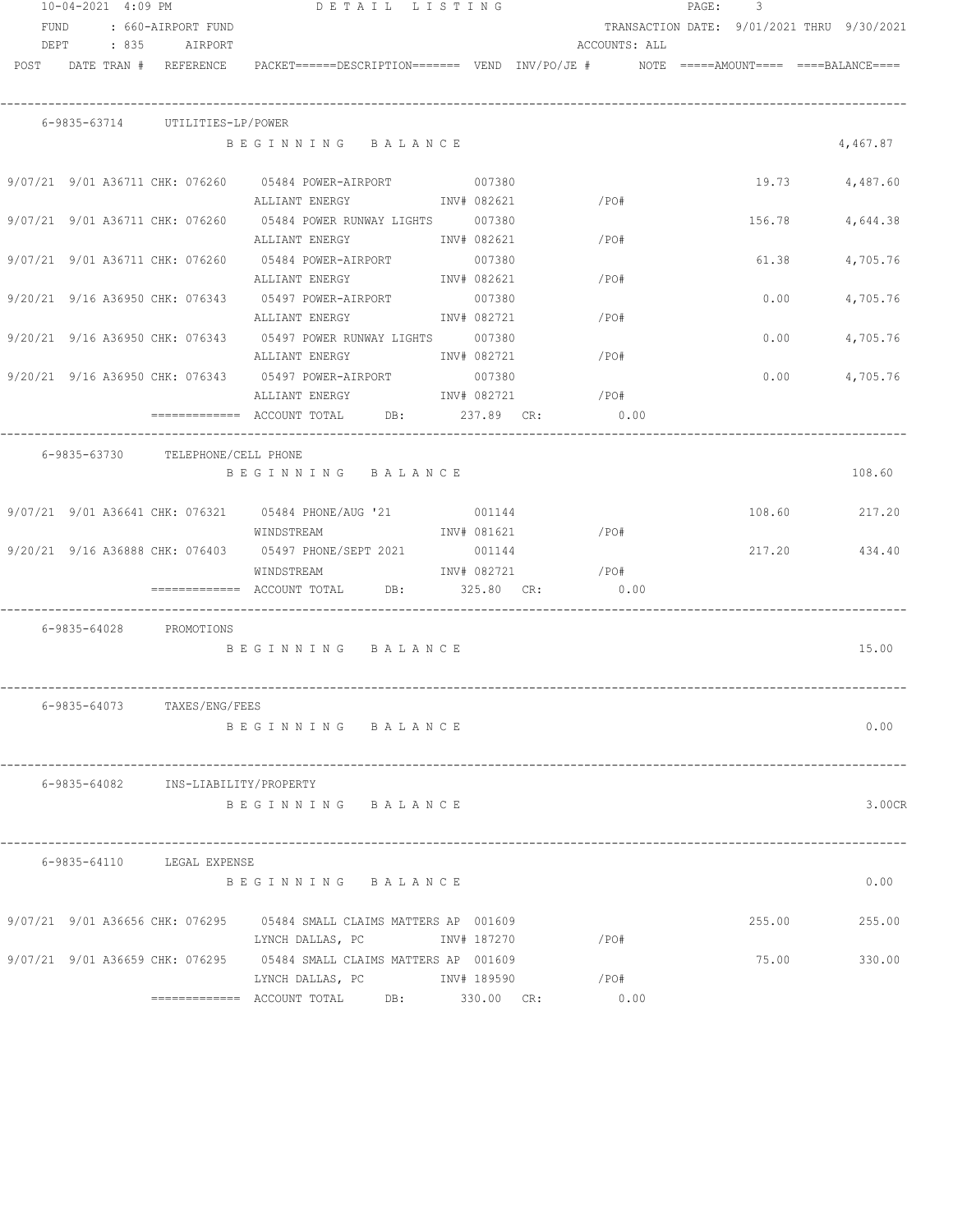|      | 10-04-2021 4:09 PM |                                    |                                                                                                                                                                                                                                                                                                                                                                                                        | DETAIL LISTING |  |               | PAGE: 4 |                                            |           |
|------|--------------------|------------------------------------|--------------------------------------------------------------------------------------------------------------------------------------------------------------------------------------------------------------------------------------------------------------------------------------------------------------------------------------------------------------------------------------------------------|----------------|--|---------------|---------|--------------------------------------------|-----------|
| FUND |                    | : 660-AIRPORT FUND                 |                                                                                                                                                                                                                                                                                                                                                                                                        |                |  |               |         | TRANSACTION DATE: 9/01/2021 THRU 9/30/2021 |           |
|      | DEPT : 835         | AIRPORT                            |                                                                                                                                                                                                                                                                                                                                                                                                        |                |  | ACCOUNTS: ALL |         |                                            |           |
|      |                    | POST DATE TRAN # REFERENCE         | $\verb PACKET----- DESCRIPTION-----  = \verb P -----  VEND   INV/PO/JE  #   NOTE   == \verb P  = \verb P /ANDT-----  P. BID.   V  / P.   V  / P.   V  / P.   V  / P.   V  / P.   V  / P.   V  / P.   V  / P.   V  / P.   V  / P.   V  / P.   V  / P.   V  / P.   V  / P.   V  / P.   V  / P.   V  / P.   V  / P.   V  / P.   V  / P.   V  / P.   V  / P.   V  / P.   V  / P.   V  / P.   V  / P.   V $ |                |  |               |         |                                            |           |
|      |                    |                                    |                                                                                                                                                                                                                                                                                                                                                                                                        |                |  |               |         |                                            |           |
|      |                    |                                    |                                                                                                                                                                                                                                                                                                                                                                                                        |                |  |               |         |                                            |           |
|      |                    | 6-9835-64400 REFUNDS               |                                                                                                                                                                                                                                                                                                                                                                                                        |                |  |               |         |                                            |           |
|      |                    |                                    | BEGINNING BALANCE                                                                                                                                                                                                                                                                                                                                                                                      |                |  |               |         |                                            | 0.00      |
|      |                    |                                    |                                                                                                                                                                                                                                                                                                                                                                                                        |                |  |               |         |                                            |           |
|      |                    |                                    |                                                                                                                                                                                                                                                                                                                                                                                                        |                |  |               |         |                                            |           |
|      |                    | 6-9835-64502 NDB/BEACON CHECK      |                                                                                                                                                                                                                                                                                                                                                                                                        |                |  |               |         |                                            |           |
|      |                    |                                    | BEGINNING BALANCE                                                                                                                                                                                                                                                                                                                                                                                      |                |  |               |         |                                            | 0.00      |
|      |                    |                                    |                                                                                                                                                                                                                                                                                                                                                                                                        |                |  |               |         |                                            |           |
|      |                    |                                    |                                                                                                                                                                                                                                                                                                                                                                                                        |                |  |               |         |                                            |           |
|      |                    | 6-9835-64576 B CAP PROPERTY        |                                                                                                                                                                                                                                                                                                                                                                                                        |                |  |               |         |                                            |           |
|      |                    |                                    | BEGINNING BALANCE                                                                                                                                                                                                                                                                                                                                                                                      |                |  |               |         |                                            | 0.00      |
|      |                    |                                    |                                                                                                                                                                                                                                                                                                                                                                                                        |                |  |               |         |                                            |           |
|      |                    |                                    |                                                                                                                                                                                                                                                                                                                                                                                                        |                |  |               |         |                                            |           |
|      |                    | 6-9835-64577 LOAN PAYMENT-JET TANK |                                                                                                                                                                                                                                                                                                                                                                                                        |                |  |               |         |                                            |           |
|      |                    |                                    |                                                                                                                                                                                                                                                                                                                                                                                                        |                |  |               |         |                                            |           |
|      |                    |                                    | BEGINNING BALANCE                                                                                                                                                                                                                                                                                                                                                                                      |                |  |               |         |                                            | 0.00      |
|      |                    |                                    |                                                                                                                                                                                                                                                                                                                                                                                                        |                |  |               |         |                                            |           |
|      |                    |                                    |                                                                                                                                                                                                                                                                                                                                                                                                        |                |  |               |         |                                            |           |
|      |                    | 6-9835-64578 GRANT EXPENDITURES    |                                                                                                                                                                                                                                                                                                                                                                                                        |                |  |               |         |                                            |           |
|      |                    |                                    | BEGINNING BALANCE                                                                                                                                                                                                                                                                                                                                                                                      |                |  |               |         |                                            | 0.00      |
|      |                    |                                    |                                                                                                                                                                                                                                                                                                                                                                                                        |                |  |               |         |                                            |           |
|      |                    |                                    | 9/07/21 9/01 A36657 CHK: 076295 05484 GENERAL MATTERS AIRPORT 001609                                                                                                                                                                                                                                                                                                                                   |                |  |               |         | 30.00                                      | 30.00     |
|      |                    |                                    | LYNCH DALLAS, PC MOTH INV# 189587                                                                                                                                                                                                                                                                                                                                                                      |                |  | $/$ PO#       |         |                                            |           |
|      |                    |                                    | 9/21/21 9/21 A37055 CHK: 076409 05510 RWY 15/33- RETAINAGE PAY 001980                                                                                                                                                                                                                                                                                                                                  |                |  |               |         | 22,717.66 22,747.66                        |           |
|      |                    |                                    | VOLTMER, INC. INV# 092121                                                                                                                                                                                                                                                                                                                                                                              |                |  | $/$ PO#       |         |                                            |           |
|      |                    |                                    | $\texttt{-----}$ =========== ACCOUNT TOTAL DB: 22,747.66 CR:                                                                                                                                                                                                                                                                                                                                           |                |  | 0.00          |         |                                            |           |
|      |                    |                                    |                                                                                                                                                                                                                                                                                                                                                                                                        |                |  |               |         |                                            |           |
|      |                    | 6-9835-64600 SNOW REMOVAL          |                                                                                                                                                                                                                                                                                                                                                                                                        |                |  |               |         |                                            |           |
|      |                    |                                    | BEGINNING BALANCE                                                                                                                                                                                                                                                                                                                                                                                      |                |  |               |         |                                            | 0.00      |
|      |                    |                                    |                                                                                                                                                                                                                                                                                                                                                                                                        |                |  |               |         |                                            |           |
|      |                    |                                    |                                                                                                                                                                                                                                                                                                                                                                                                        |                |  |               |         |                                            |           |
|      | 6-9835-64601       | CARETAKER/MANAGER                  |                                                                                                                                                                                                                                                                                                                                                                                                        |                |  |               |         |                                            |           |
|      |                    |                                    | BEGINNING BALANCE                                                                                                                                                                                                                                                                                                                                                                                      |                |  |               |         |                                            | 0.00      |
|      |                    |                                    |                                                                                                                                                                                                                                                                                                                                                                                                        |                |  |               |         |                                            |           |
|      |                    |                                    |                                                                                                                                                                                                                                                                                                                                                                                                        |                |  |               |         |                                            |           |
|      | 6-9835-64602       | MOWING                             |                                                                                                                                                                                                                                                                                                                                                                                                        |                |  |               |         |                                            |           |
|      |                    |                                    | BEGINNING BALANCE                                                                                                                                                                                                                                                                                                                                                                                      |                |  |               |         |                                            | 2,205.00  |
|      |                    |                                    |                                                                                                                                                                                                                                                                                                                                                                                                        |                |  |               |         |                                            |           |
|      |                    |                                    | 9/07/21 9/01 A36664 CHK: 076309 05484 AUG 2021 MOWING- AIRPORT 001705                                                                                                                                                                                                                                                                                                                                  |                |  |               |         | 1,225.00                                   | 3,430.00  |
|      |                    |                                    | RAD LAWN CARE INC            INV# 1064                                                                                                                                                                                                                                                                                                                                                                 |                |  | $/$ PO#       |         |                                            |           |
|      |                    |                                    | ============= ACCOUNT TOTAL DB: 1,225.00 CR:                                                                                                                                                                                                                                                                                                                                                           |                |  | 0.00          |         |                                            |           |
|      |                    |                                    |                                                                                                                                                                                                                                                                                                                                                                                                        |                |  |               |         |                                            |           |
|      |                    | 6-9835-64603 AV GAS                |                                                                                                                                                                                                                                                                                                                                                                                                        |                |  |               |         |                                            |           |
|      |                    |                                    | BEGINNING BALANCE                                                                                                                                                                                                                                                                                                                                                                                      |                |  |               |         |                                            | 16,391.86 |
|      |                    |                                    |                                                                                                                                                                                                                                                                                                                                                                                                        |                |  |               |         |                                            |           |
|      |                    |                                    |                                                                                                                                                                                                                                                                                                                                                                                                        |                |  |               |         |                                            |           |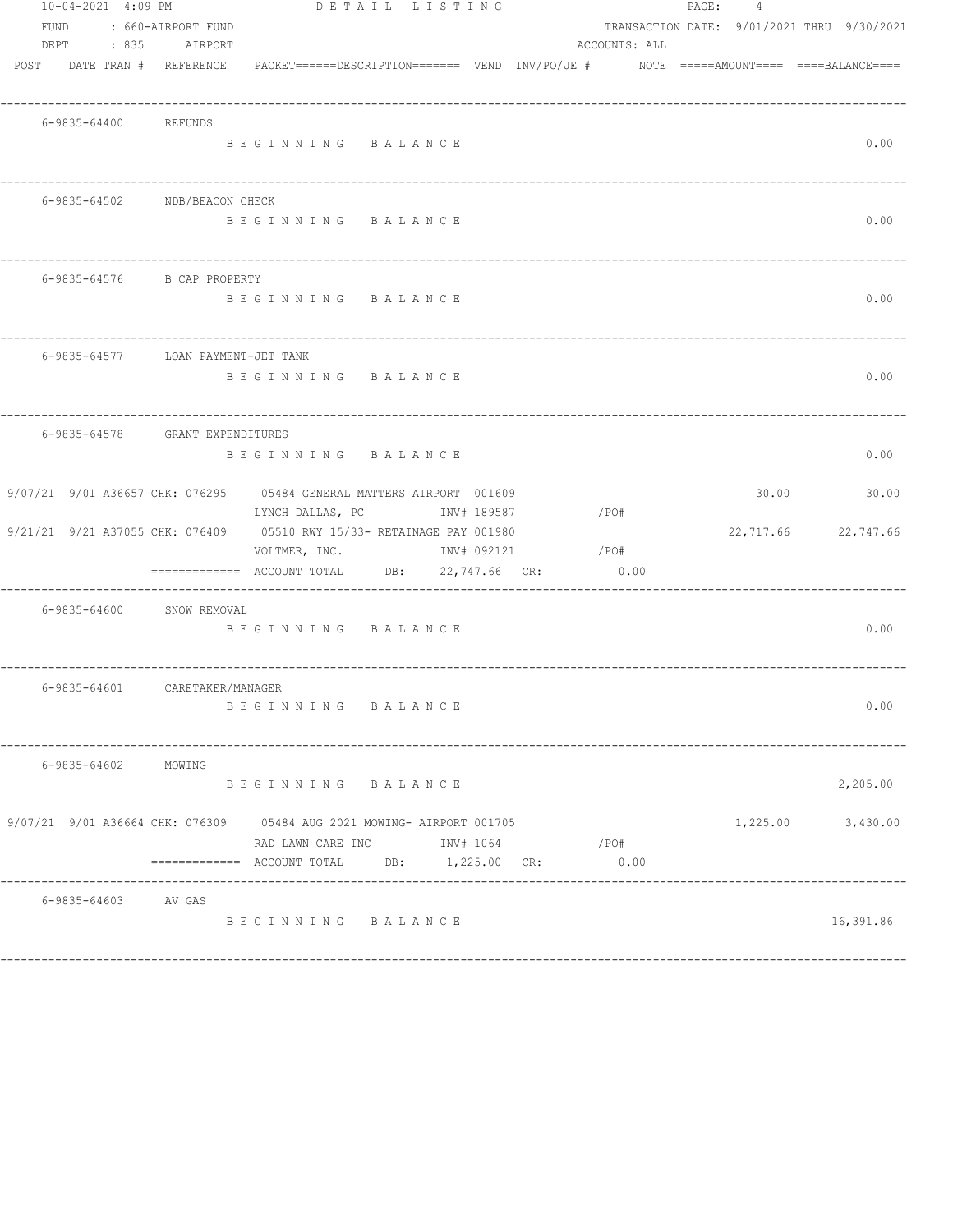| 10-04-2021 4:09 PM           | DETAIL LISTING                                                |            | PAGE:               | 5                                          |
|------------------------------|---------------------------------------------------------------|------------|---------------------|--------------------------------------------|
| <b>FUND</b>                  | : 660-AIRPORT FUND                                            |            |                     | TRANSACTION DATE: 9/01/2021 THRU 9/30/2021 |
| DEPT<br>$\therefore$ 835     | AIRPORT                                                       |            | ACCOUNTS: ALL       |                                            |
| POST DATE TRAN # REFERENCE   |                                                               |            |                     |                                            |
|                              |                                                               |            |                     |                                            |
| 6-9835-64604 DUST CONTROL    |                                                               |            |                     |                                            |
|                              | BEGINNING BALANCE                                             |            |                     | 0.00                                       |
|                              |                                                               |            |                     |                                            |
| 6-9835-64605 JET FUEL        |                                                               |            |                     |                                            |
|                              | BEGINNING BALANCE                                             |            |                     | 0.00                                       |
|                              |                                                               |            |                     |                                            |
| 6-9835-65999 OTHER SUPPLIES  |                                                               |            |                     |                                            |
|                              | BEGINNING BALANCE                                             |            |                     | 0.00                                       |
|                              |                                                               |            |                     |                                            |
| 6-9835-67990 CIP             |                                                               |            |                     |                                            |
|                              | BEGINNING BALANCE                                             |            |                     | 0.00                                       |
|                              |                                                               |            |                     |                                            |
|                              |                                                               |            |                     |                                            |
| 6-9835-67991 CAPTIAL OUTLAY  |                                                               |            |                     |                                            |
|                              | BEGINNING BALANCE                                             |            |                     | 0.00                                       |
|                              |                                                               |            |                     |                                            |
|                              | 6-9835-67995 MISCELLANEOUS CAPITAL                            |            |                     |                                            |
|                              | BEGINNING BALANCE                                             |            |                     | 0.00                                       |
|                              |                                                               |            |                     |                                            |
|                              | 6-9835-68290 IMPROVMEMENTS GO BONDS                           |            |                     |                                            |
|                              | BEGINNING BALANCE                                             |            |                     | 0.00                                       |
|                              |                                                               |            |                     |                                            |
|                              | 6-9835-68350 DEBT SER 95 \$2.2M GO BOND                       |            |                     |                                            |
|                              | BEGINNING BALANCE                                             |            |                     | 0.00                                       |
|                              |                                                               |            |                     |                                            |
|                              |                                                               |            |                     |                                            |
| 6-9835-69101 TRANSFER OUT    |                                                               |            |                     |                                            |
|                              | BEGINNING BALANCE                                             |            |                     | 0.00                                       |
|                              | 9/09/21 9/15 B15907 AIRPORT CIP 10113 AIRPORT PROJECTS        | JE# 012123 |                     | 25,000.00 25,000.00                        |
|                              | ============ ACCOUNT TOTAL DB: 25,000.00 CR: 0.00             |            |                     |                                            |
| *-*-*-*-*-*-*-*-*-*-*-*-*-*- | 000 ERRORS IN THIS REPORT! $*-*-*-*-*-*-*-*-*-*-*-*-*-*-*-**$ |            |                     |                                            |
|                              |                                                               |            |                     |                                            |
|                              | ** REPORT TOTALS ** --- DEBITS ---                            |            | $---$ CREDITS $---$ |                                            |
|                              | BEGINNING BALANCES:                                           | 23,795.50  | 3.00CR              |                                            |
|                              | REPORTED ACTIVITY:                                            | 50,187.55  | 0.00                |                                            |
|                              | ENDING BALANCES:                                              | 73,983.05  | 3.00CR              |                                            |
|                              | TOTAL FUND ENDING BALANCE:                                    | 73,980.05  |                     |                                            |